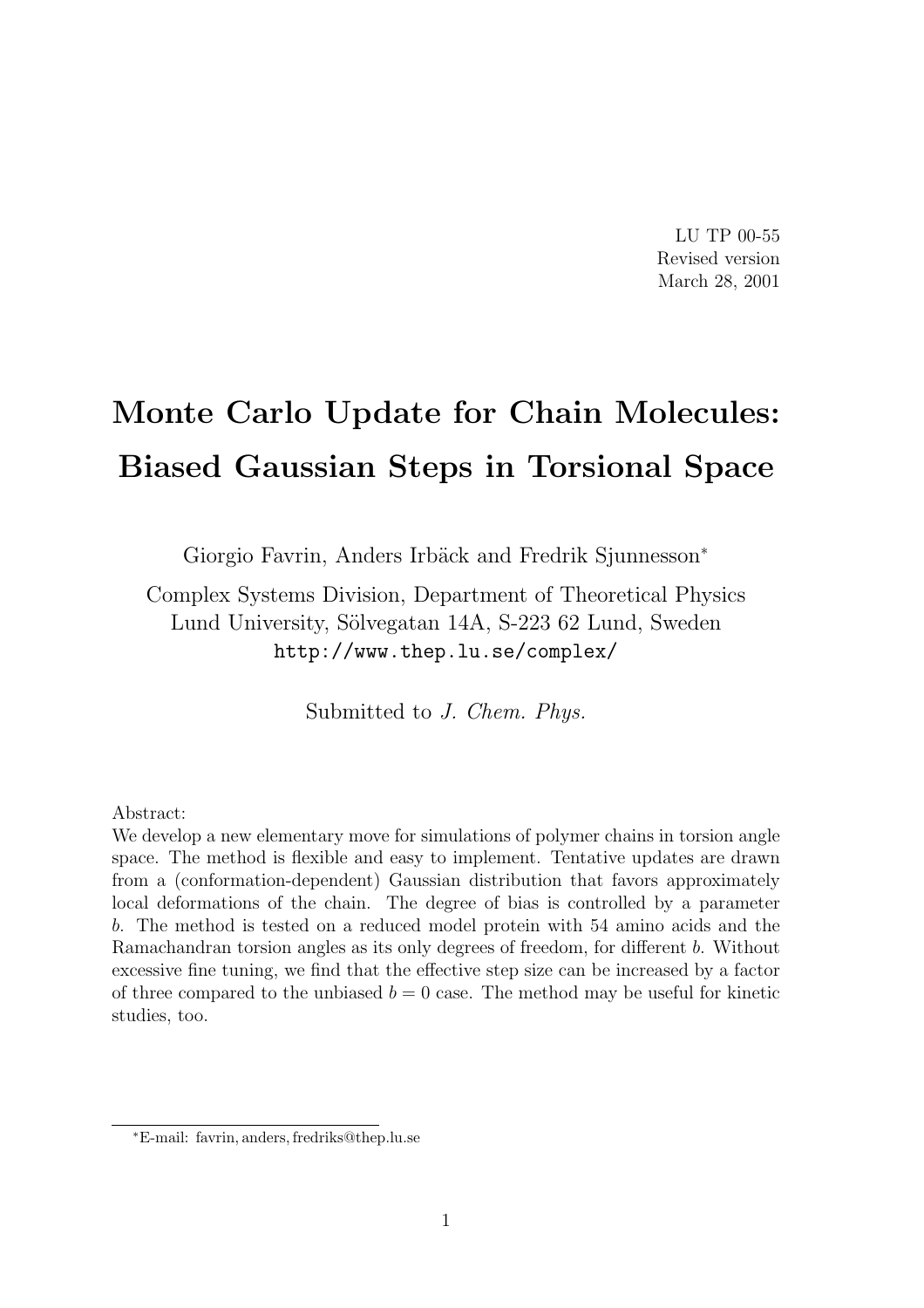# 1 Introduction

Kinetic simulations of protein folding are notoriously difficult. Thermodynamic simulations may use unphysical moves and are therefore potentially easier, but existing methods need improvement. Three properties that a successful thermodynamic algorithm must possess are as follows. First and foremost, it must be able to alleviate the multiple-minima problem. Methods like the multicanonical algorithm [1, 2] and simulated tempering [3–5] try to do so by the use of generalized ensembles. Second, it must provide an efficient evolution of large-scale properties of unfolded chains. The simple pivot method [6] does remarkably well [7] in that respect. Third, it must be able to alter local properties of folded chains without causing too drastic changes in their global structure. This paper is concerned with the third problem, which is important if the backbone potentials are stiff and especially if the mobility is restricted to the biologically most relevant torsional degrees of freedom.

An update that rearranges a restricted section of the chain without affecting the remainder is local. For chains with flexible or semiflexible backbones, there exists a variety of local updates, ranging from simple single-site moves to more elaborate methods [8–12] where inner sections are removed and then regrown site by site in a configurational-bias manner [13, 14]. However, these methods break down if bond lengths and bond angles are completely rigid.

The problem of generating local deformations of chains with only torsional degrees of freedom was analyzed in a classic paper by  $G\bar{o}$  and Scheraga [15]. Based on this analysis, Dodd et al. [16] devised the first proper Monte Carlo algorithm of this type, the concerted-rotation method. This method works with seven adjacent torsion angles along the chain. One of these angles is turned by a random amount. Possible values of the remaining six angles are then determined by numerically solving a set of equations that guarantee that the move is local. The new conformation is finally drawn from the set of all possible solutions to this so-called rebridging problem. Variations and generalizations of this method have been discussed by several groups [17–19]. There are also methods [20–24] that combine elements of the configurational-bias and concerted-rotation approaches. One of these methods [23] uses an analytical rebridging scheme, inspired by the solution for a similar problem in robotic control [25].

The concerted-rotation approach is a powerful method that can generate large local deformations by finding the discrete solutions to the rebridging problem. However, the method is not easy to implement and large local deformations may be difficult to accomplish if, for example, the chain is folded and has bulky side groups. Hence, there are situations where this method is not the obvious choice.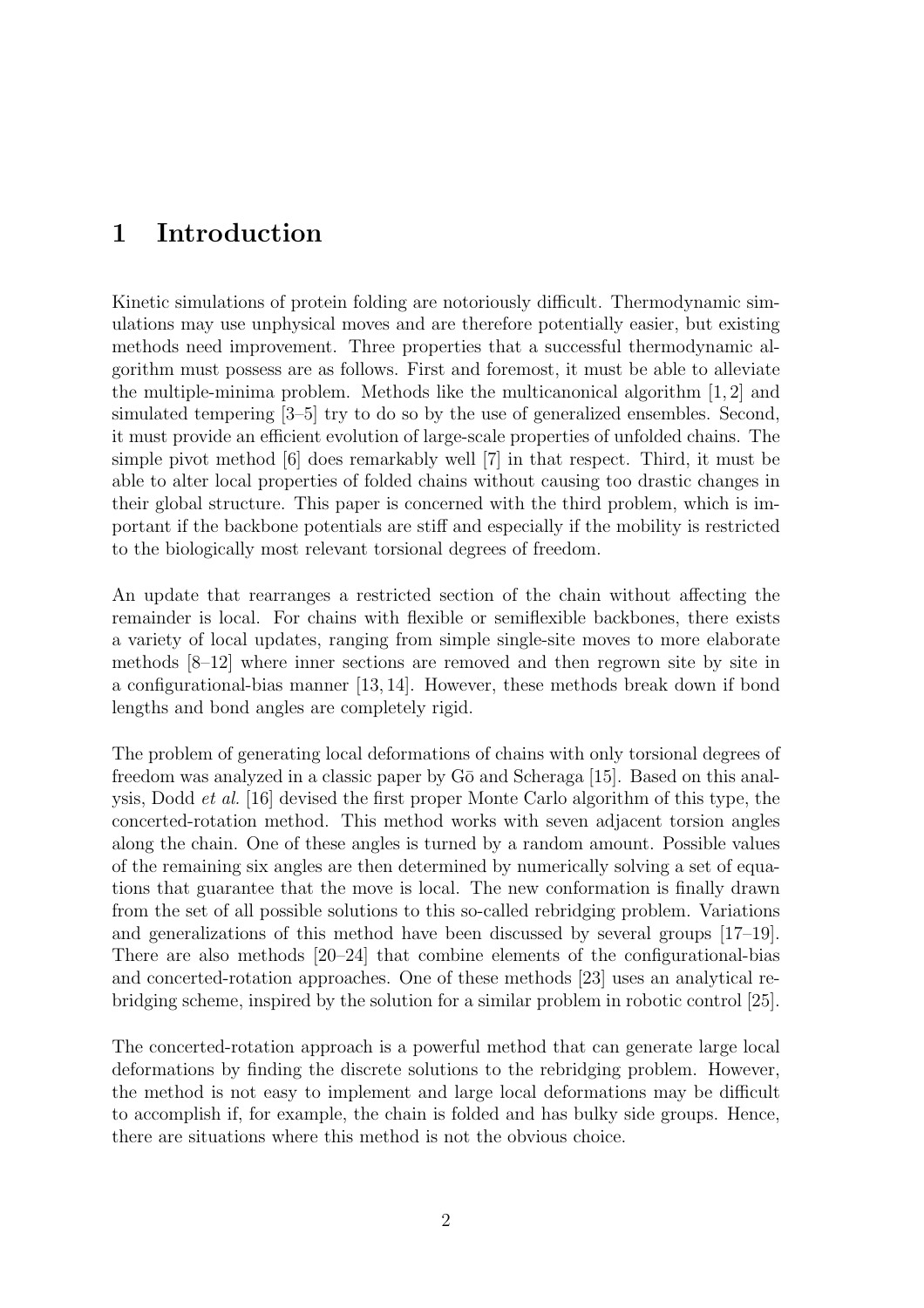In this paper, we discuss a different and less sophisticated type of Monte Carlo move in torsion angle space. This algorithm is by nature a "small-step" algorithm so large local deformations cannot take place. Drastic global changes would still occur if the steps were random. To avoid that, a biasing probability is introduced. The method becomes approximately local if the bias is made strong. Compared to a strictly local update, this method has the disadvantage that a much smaller part of the energy function is left unchanged, so the CPU time per update is larger. However, this problem is not too severe for moderate chain lengths. Moreover, both our method and strictly local ones are typically combined with some truly nonlocal update like pivot, and such an update is not faster than ours.

The algorithm proceeds as follows. We consider *n* torsion angles  $\phi_i$ , where  $n = 8$  in our calculations. To update these angles, we introduce a conformation-dependent  $n \times$ n matrix **G** such that  $\delta \bar{\phi}^T \mathbf{G} \delta \bar{\phi} \approx 0$  for changes  $\delta \bar{\phi} = (\delta \phi_1, \dots, \delta \phi_n)$  that correspond to local deformations. The steps  $\delta\bar{\phi}$  are then drawn from the Gaussian distribution

$$
P(\delta\bar{\phi}) \propto \exp\left[-\frac{a}{2}\delta\bar{\phi}^T(\mathbf{1} + b\mathbf{G})\delta\bar{\phi}\right],\tag{1}
$$

where 1 denotes the  $n \times n$  unit matrix and a and b are tunable parameters. The parameter a controls the acceptance rate, whereas b sets the degree of bias. The new conformation is finally subject to an accept/reject step. Important to the implementation of the algorithm is that the matrix G is non-negative and symmetric. Hence, it is possible to take the "square root" of  $1 + bG$ , which facilitates the calculations.

This method, which is quite general, is tested on a reduced model protein [26] with 54 amino acids and the Ramachandran torsion angles as its only degrees of freedom. This chain forms a three-helix bundle in its native state and exhibits an abrupt collapse transition that coincides with its folding transition. The performance of the method is studied both above and below the folding temperature, for different values of the parameters  $a$  and  $b$ . For a suitable choice of  $b$ , we find that the effective step size can be increased by a factor of three in the folded phase, compared to the unbiased  $b = 0$  case. The optimal value of b corresponds to a relatively strong bias, that is an approximately local update.

## 2 The Model

In our calculations, we consider a reduced protein model [26] where each amino acid is represented by five or six atoms. The three backbone atoms N,  $\mathbf{C}_\alpha$  and  $\mathbf{C}'$  are all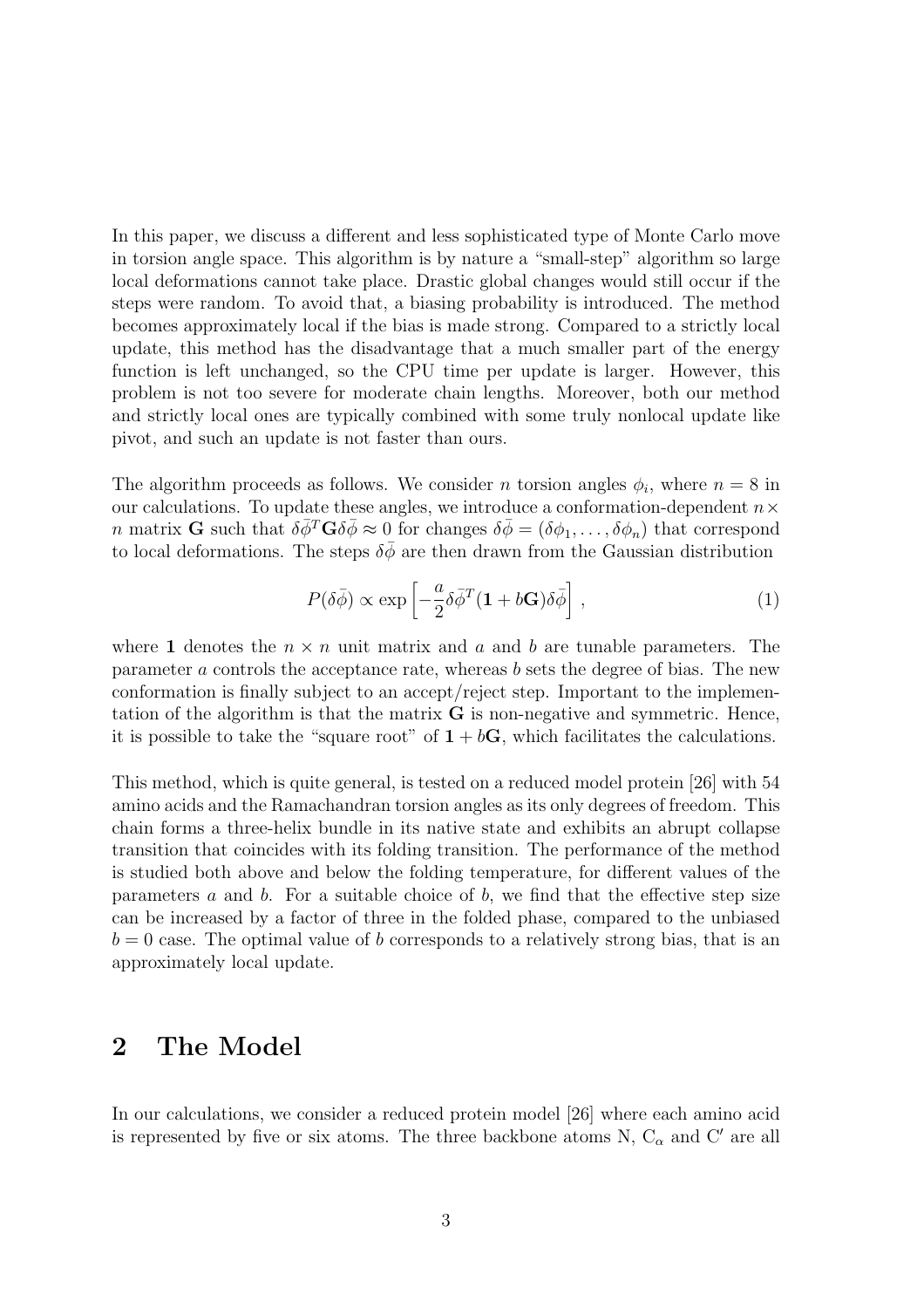included, whereas the side chain is represented by a single atom,  $C_\beta$ . The  $C_\beta$  atom can be hydrophobic, polar or absent, which means that there are three different types of amino acids in the model. For a schematic illustration of the chain representation, see Fig. 1.

All bond lengths, bond angles and peptide torsion angles (180◦ ) are held fixed, which leaves us with two degrees of freedom per amino acid, the Ramachandran torsion angles (see Fig. 1).

The energy function

$$
E = Eloc + Esa + Ehb + EAA
$$
 (2)

is composed of four terms. The local potential  $E_{\text{loc}}$  has a standard form with threefold symmetry,

$$
E_{\text{loc}} = \frac{\epsilon_{\text{loc}}}{2} \sum_{i} (1 + \cos 3\phi_i). \tag{3}
$$

The self-avoidance term  $E_{sa}$  is given by a hard-sphere potential of the form

$$
E_{\rm sa} = \epsilon_{\rm sa} \sum_{i < j} \left(\frac{\sigma_{ij}}{r_{ij}}\right)^{12},\tag{4}
$$

where the sum runs over all possible atom pairs except those consisting of two hydrophobic  $C_{\beta}$ . The hydrogen-bond term  $E_{\rm hb}$  is given by

$$
E_{\rm hb} = \epsilon_{\rm hb} \sum_{ij} u(r_{ij}) v(\alpha_{ij}, \beta_{ij}), \qquad (5)
$$

where i and j represent H and O atoms (see Fig. 1), respectively, and

$$
u(r_{ij}) = 5\left(\frac{\sigma_{\text{hb}}}{r_{ij}}\right)^{12} - 6\left(\frac{\sigma_{\text{hb}}}{r_{ij}}\right)^{10} \tag{6}
$$

$$
v(\alpha_{ij}, \beta_{ij}) = \begin{cases} \cos^2 \alpha_{ij} \cos^2 \beta_{ij} & \alpha_{ij}, \beta_{ij} > 90^\circ \\ 0 & \text{otherwise} \end{cases}
$$
 (7)

In these equations,  $r_{ij}$  denotes the HO distance,  $\alpha_{ij}$  the NHO angle, and  $\beta_{ij}$  the HOC' angle. Finally, the hydrophobicity term  $E_{AA}$  has the form

$$
E_{AA} = \epsilon_{AA} \sum_{i < j} \left[ \left( \frac{\sigma_{AA}}{r_{ij}} \right)^{12} - 2 \left( \frac{\sigma_{AA}}{r_{ij}} \right)^{6} \right],\tag{8}
$$

where both i and j represent hydrophobic  $C_\beta$ . In the following, kT is given in dimensionless units, in which  $\epsilon_{hb} = 2.8$  and  $\epsilon_{AA} = 2.2$ . Further details of the model, including numerical values of all the parameters, can be found in Ref. [26].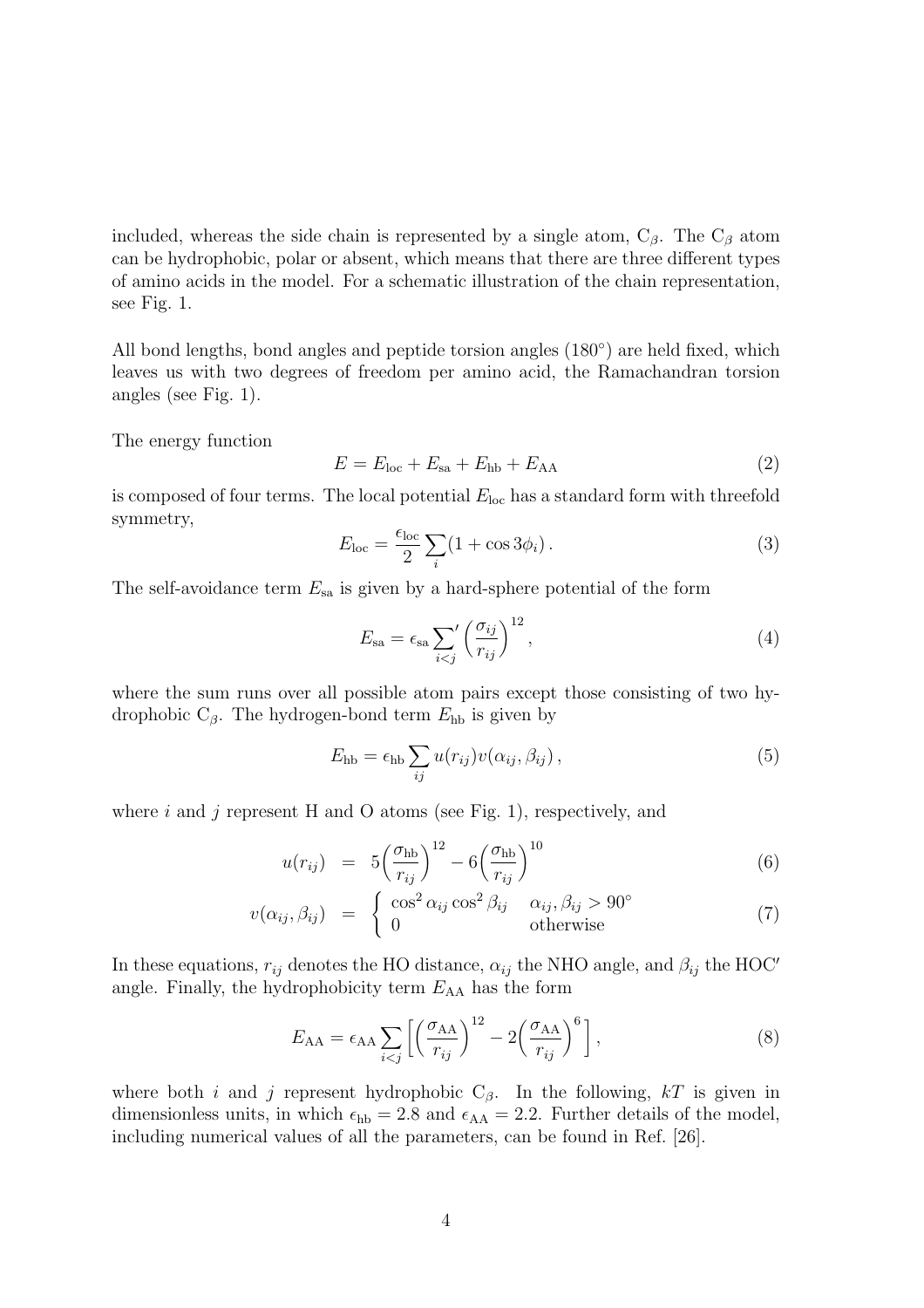

Figure 1: Update of the chain defined in Sec. 2. Eight torsion angles  $\phi_i$  are turned. Turns such that the three atoms in the box are left unaffected are favored. Thick lines represent peptide bonds and the peptide torsion angles are fixed.

In this model, we study a designed three-helix-bundle protein with 54 amino acids. In Ref. [26], it was demonstrated that this sequence indeed forms a stable three-helix bundle, except for a twofold topological degeneracy, and that it has a first-orderlike folding transition that coincides with the collapse transition. It should be noted that these properties are found without resorting to the widely used but drastic  $G\bar{\sigma}$ approximation [27], where interactions that do not favor the desired structure are ignored.

# 3 The Algorithm

We now turn to the algorithm, which we describe assuming the particular chain geometry defined in Sec. 2. That this scheme can be easily generalized to other types of chains will be evident.

Consider a segment of four adjacent amino acids k,  $k + 1$ ,  $k + 2$  and  $k + 3$  along the chain, and let the corresponding eight Ramachandran angles (see Fig. 1) form a vector  $\bar{\phi} = (\phi_1, \ldots, \phi_n)$ , where  $n = 8$ . A change  $\delta \bar{\phi}$  of  $\bar{\phi}$  will, by construction, leave all amino acids  $k' < k$ , as well as the N, H and  $C_{\alpha}$  atoms of amino acid k, unaffected. For all amino acids  $k' > k + 3$  to remain unaffected too, it is sufficient to require that the three atoms  $C_{\alpha}$ , C' and O of amino acid  $k + 3$  (see Fig. 1) do not move. If this condition is fulfilled, the deformation of the chain is local.

Denote the position vectors of the C<sub>α</sub>, C' and O atoms of amino acid  $k + 3$  by  $\bar{r}_I$ ,  $I = 1, 2, 3$ . A bias toward local deformations can be obtained by favoring changes  $\delta \phi$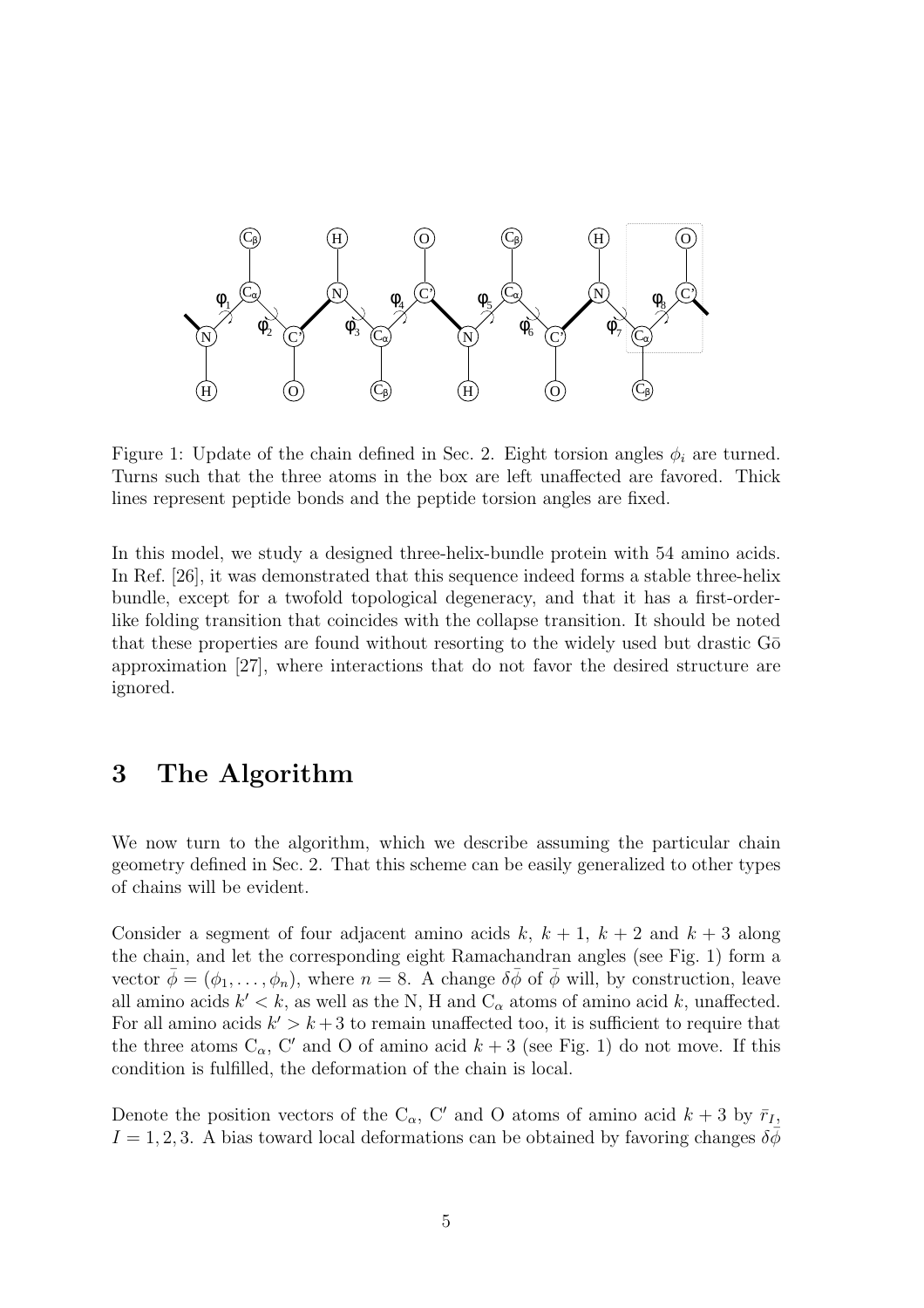that correspond to small values of the quantity

$$
\Delta^2 = \sum_{I=1}^3 (\delta \bar{r}_I)^2 \,, \tag{9}
$$

which for small  $\delta \phi_i$  can be written as

$$
\Delta^2 \approx \delta \bar{\phi}^T \mathbf{G} \delta \bar{\phi} = \sum_{i,j=1}^n \delta \phi_i G_{ij} \delta \phi_j , \qquad (10)
$$

where

$$
G_{ij} = \sum_{I=1}^{3} \frac{\partial \bar{r}_I}{\partial \phi_i} \cdot \frac{\partial \bar{r}_I}{\partial \phi_j} \,. \tag{11}
$$

Note that the three vectors  $\bar{r}_I$  can be described in terms of six independent parameters, since bond lengths and angles are fixed. This implies that the  $n \times n$  matrix G, which by construction is non-negative and symmetric, has eigenvectors with eigenvalue zero for  $n = 8 > 6$ . A bias toward small  $\Delta^2$  means that these soft modes are favored.

We can now define the update, which consists of the following two steps.

1. Draw a tentative new  $\bar{\phi}$ ,  $\bar{\phi}'$ , from the Gaussian distribution

$$
W(\bar{\phi} \to \bar{\phi}') = \frac{(\det \mathbf{A})^{1/2}}{\pi^3} \exp\left[ -(\bar{\phi}' - \bar{\phi})^T \mathbf{A} (\bar{\phi}' - \bar{\phi}) \right],\tag{12}
$$

where the matrix

$$
\mathbf{A} = \frac{a}{2}(\mathbf{1} + b\mathbf{G})\tag{13}
$$

is a linear combination of the  $n \times n$  unit matrix **1** and the matrix **G** defined by Eq. 11. The shape of this distribution depends on the parameters  $a > 0$ and  $b \geq 0$ . The parameter b sets the degree of bias toward small  $\Delta^2$ . The bias is strong for large b and disappears in the limit  $b \to 0$ . The parameter a is a direction-independent scale factor that is needed to control the acceptance rate. Larger a means higher acceptance rate, for fixed b. If  $b = 0$ , then the components  $\delta \phi_i$  are independent Gaussian random numbers with zero mean and variance  $a^{-1}$ . Note that  $W(\bar{\phi} \to \bar{\phi}') \neq W(\bar{\phi}' \to \bar{\phi})$  since the matrix **G** is conformation dependent.

2. Accept/reject  $\bar{\phi}$ ' with probability

$$
P_{\text{acc}} = \min\left(1, \frac{W(\bar{\phi}' \to \bar{\phi})}{W(\bar{\phi} \to \bar{\phi}')} \exp[-(E' - E)/k] \right) \tag{14}
$$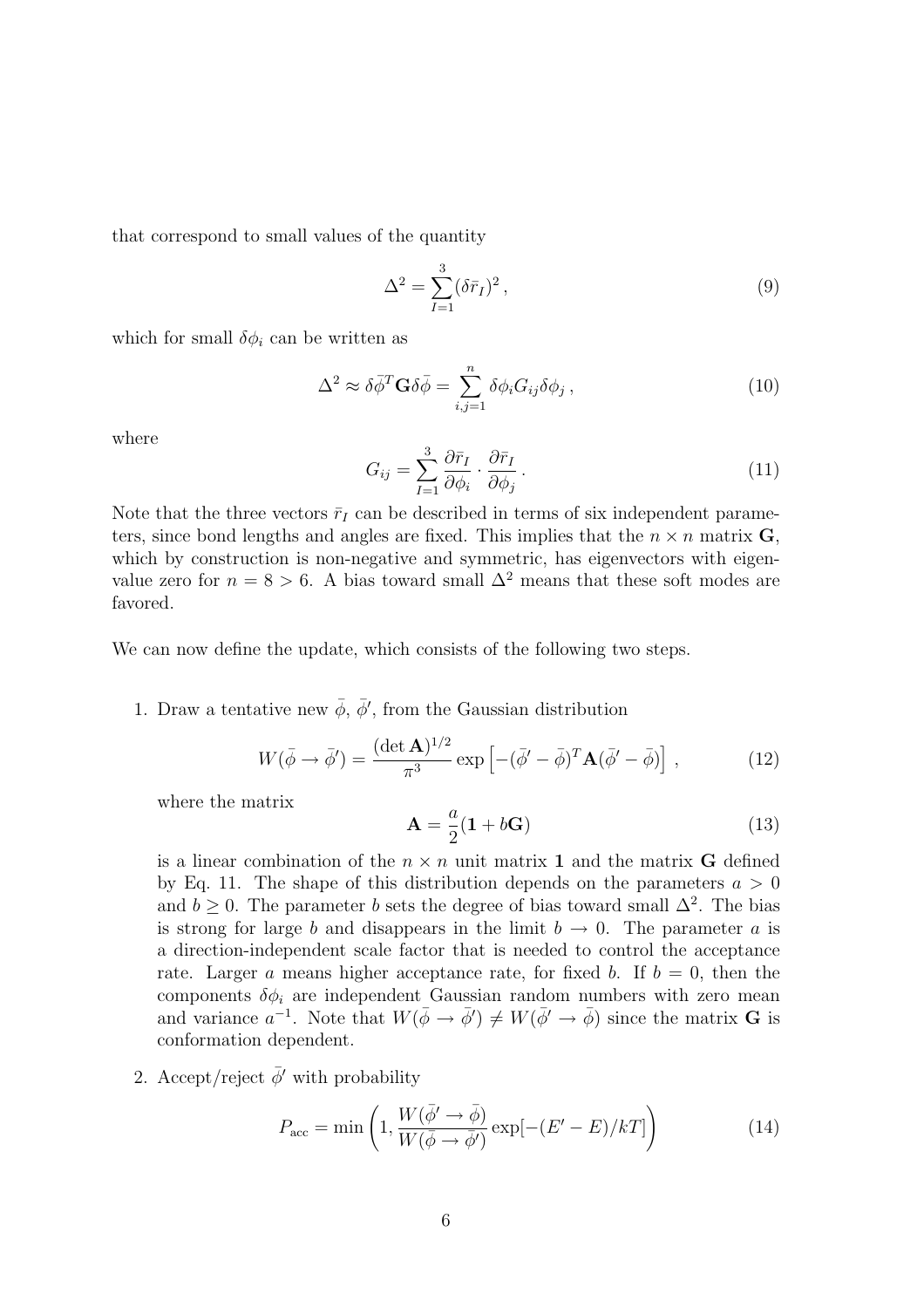for acceptance. The factor  $W(\bar{\phi}' \to \bar{\phi})/W(\bar{\phi} \to \bar{\phi}')$  is needed for detailed balance to be fulfilled, since  $W$  is asymmetric.

It should be stressed that this scheme is quite flexible. For example, it can be immediately applied to chains with nonplanar peptide torsion angles. The use of the concerted-rotation method for simulations of such chains has recently been discussed [28].

A convenient and efficient implementation of the algorithm can be obtained if one takes the "square root" of the matrix  $\bf{A}$ , which can be done because  $\bf{A}$  is symmetric and positive definite. More precisely, it is possible to find a lower triangular matrix L (with nonzero elements only on the diagonal and below) such that

$$
\mathbf{A} = \mathbf{L}\mathbf{L}^T. \tag{15}
$$

An efficient routine for this so-called Cholesky decomposition can be found in [29].

#### 3.1 Implementing step 1

Given the Cholesky decomposition of the matrix **A**, the first step of the algorithm can be implemented as follows.

• Draw a  $\bar{\psi} = (\psi_1, \ldots, \psi_n)$  from the distribution  $P(\bar{\psi}) \propto \exp(-\bar{\psi}^T \bar{\psi})$ . The components  $\psi_i$  are independent Gaussian random numbers and can be generated, for example, by using the Box-Muller method

$$
\psi_i = (-\ln R_1)^{1/2} \cos 2\pi R_2, \qquad (16)
$$

where  $R_1$  and  $R_2$  are uniformly distributed random numbers between 0 and 1.

• Given  $\bar{\psi}$ , solve the triangular system of equations

$$
\mathbf{L}^T \delta \bar{\phi} = \bar{\psi} \tag{17}
$$

for  $\delta\bar{\phi}$ . It can be readily verified that the  $\delta\bar{\phi} = \bar{\phi}' - \bar{\phi}$  obtained this way has the desired distribution Eq. 12.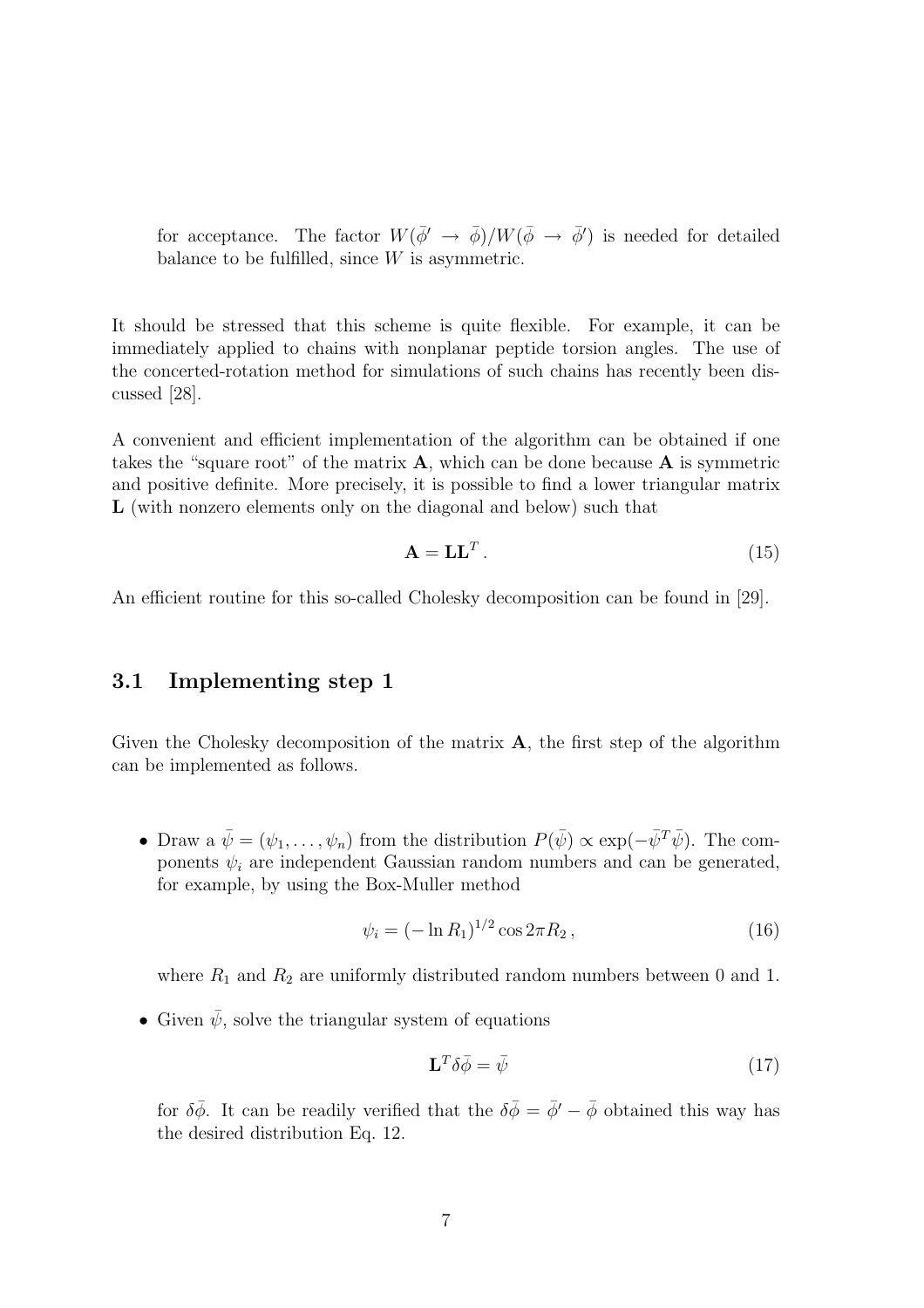#### 3.2 Implementing step 2

The Cholesky decomposition is also useful when calculating the acceptance probability in the second step of the algorithm. The factor  $W(\bar{\phi} \to \bar{\phi}')$  can be easily computed by using that

$$
(\det \mathbf{A})^{1/2} = \prod_{i=1}^{n} L_{ii}
$$
 (18)

and that  $\exp[-(\bar{\phi}'-\bar{\phi})^T\mathbf{A}(\bar{\phi}'-\bar{\phi})] = \exp(-\bar{\psi}^T\bar{\psi})$ . The reverse probability  $W(\bar{\phi}' \to \bar{\phi})$ depends on  $\mathbf{A}(\bar{\phi}')$  and can be obtained in a similar way, if one makes a Cholesky decomposition of that matrix, too.

#### 3.3 Pivot update

Previous simulations [26] of the model protein defined in Sec. 2 were carried out by using simulated tempering with pivot moves as the elementary conformation update. With this algorithm, the system was successfully studied down to temperatures just below the folding transition. However, the performance of the pivot update, where a single angle  $\phi_i$  is turned, deteriorates in the folded phase. What we hope is that the exploration of this phase can be made more efficient by alternating the pivot moves with moves of the type described previously.

### 4 Results

The character of the proposed update depends strongly on the bias parameter b. The suggested steps have a random direction if  $b = 0$ . The distribution  $W(\bar{\phi} \to \bar{\phi}')$  in Eq. 12 is, by contrast, highly asymmetric in the limit  $b \to \infty$ , with nonzero width only in directions corresponding to eigenvalue zero of the matrix G. In particular, this implies that the reverse probability  $W(\bar{\phi}' \to \bar{\phi})$  in the acceptance criterion Eq. 14 tends to be small for large b.

For the acceptance rate to be reasonable, it is necessary to use a very small step size if b is small or large. The question is whether the step size can be increased by a better choice of b. To find that out, we performed a set of simulations of the three-helix-bundle protein defined in Sec. 2 for different  $a$  and  $b$ . Two different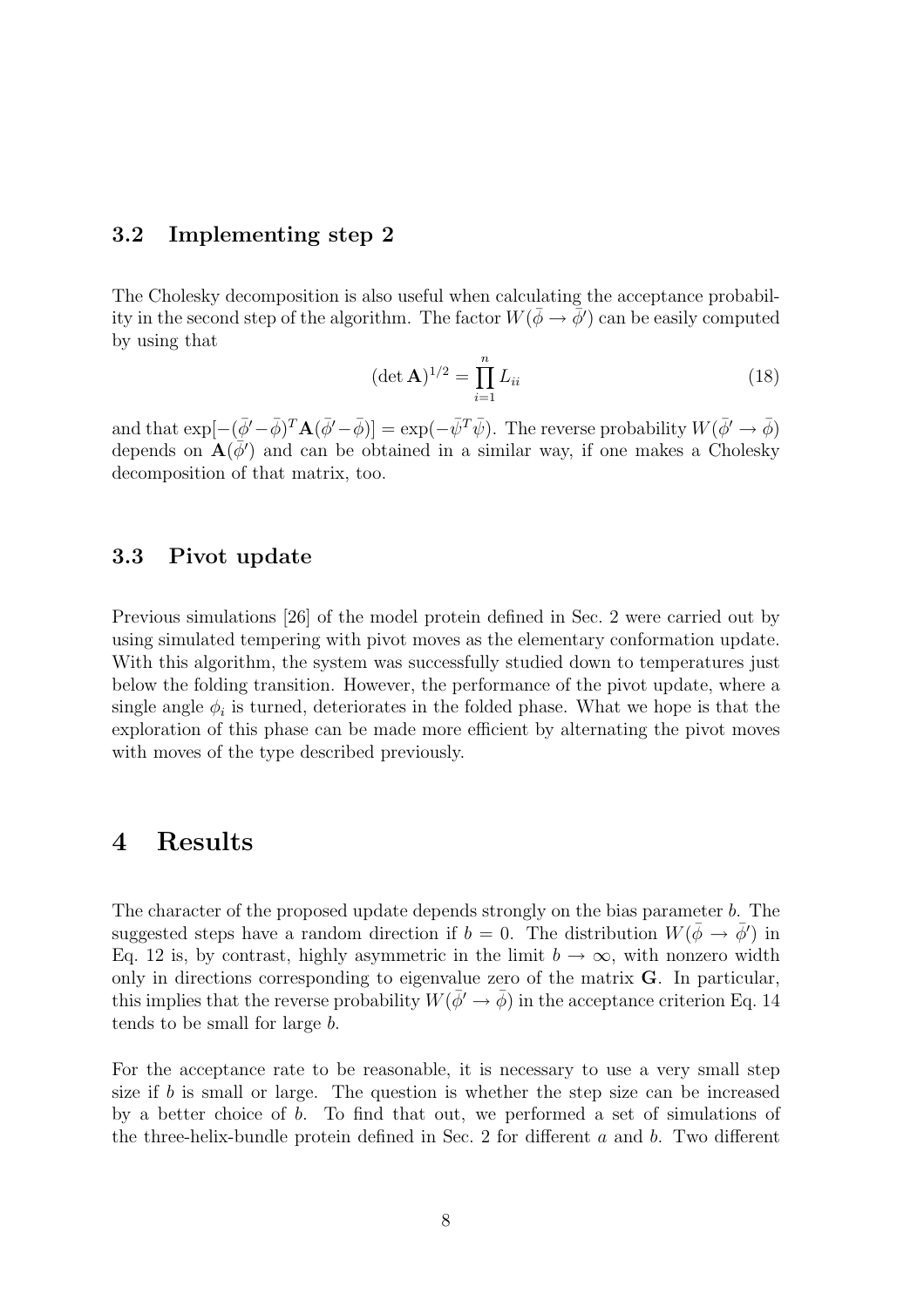

Figure 2: Average step size,  $\langle S \rangle$ , against average acceptance rate,  $\langle P_{\text{acc}} \rangle$ , for different updates at (a)  $kT = 0.7$  and (b)  $kT = 0.6$ . Shown are results for the  $b = b_{\text{max}}$  (full lines),  $b = 0$  (dashed lines) and pivot (dotted lines) updates.

temperatures were studied,  $kT = 0.6$  and 0.7, one on either side of the folding temperature  $kT_f \approx 0.66$  [26].

In these runs, we monitored the step size  $S$ , where

$$
S = |\delta \bar{\phi}| = \left[ \sum_{i=1}^{n} (\delta \phi_i)^2 \right]^{1/2} \tag{19}
$$

for accepted moves and  $S = 0$  for rejected ones. Measurements were taken only when the  $n = 8$  angles all were in the segment that makes the middle helix of the three. We focus on this segment because it is the most demanding part to update.

The average step size,  $\langle S \rangle$ , depends strongly on b. A rough optimization of b was carried out by maximizing  $\langle S \rangle$  as a function of a for different fixed  $b = 10^k$  (k integer). The best values found were  $b_{\text{max}} = 10 \text{ (rad/A)}^2$  and  $b_{\text{max}} = 0.1 \text{ (rad/A)}^2$  at  $kT = 0.6$ and  $kT = 0.7$ , respectively. Note that the preferred degree of bias is higher in the folded phase.

In Fig. 2, we show  $\langle S \rangle$  against the average acceptance rate,  $\langle P_{\text{acc}} \rangle$ , for  $b = 0$  and  $b = b_{\text{max}}$  at the two temperatures;  $\langle P_{\text{acc}} \rangle$  is an increasing function of a for fixed b and T. Also shown are the corresponding results for the pivot update, where only one angle  $\phi_i$  is turned  $(S = |\delta \phi_i|)$  if the change is accepted). At the higher temperature, we find that the  $b = b_{\text{max}}$  and  $b = 0$  updates show similar behaviors. The pivot update is somewhat better and has its maximum  $\langle S \rangle$  at low  $\langle P_{\text{acc}} \rangle$ , where the proposed change  $\delta\phi_i$  is drawn from the uniform distribution between 0 and  $2\pi$ . This is consistent with the finding [7] that the pivot update is a very efficient method for self-avoiding walks, in spite of a low acceptance rate. The situation is different at the lower temperature,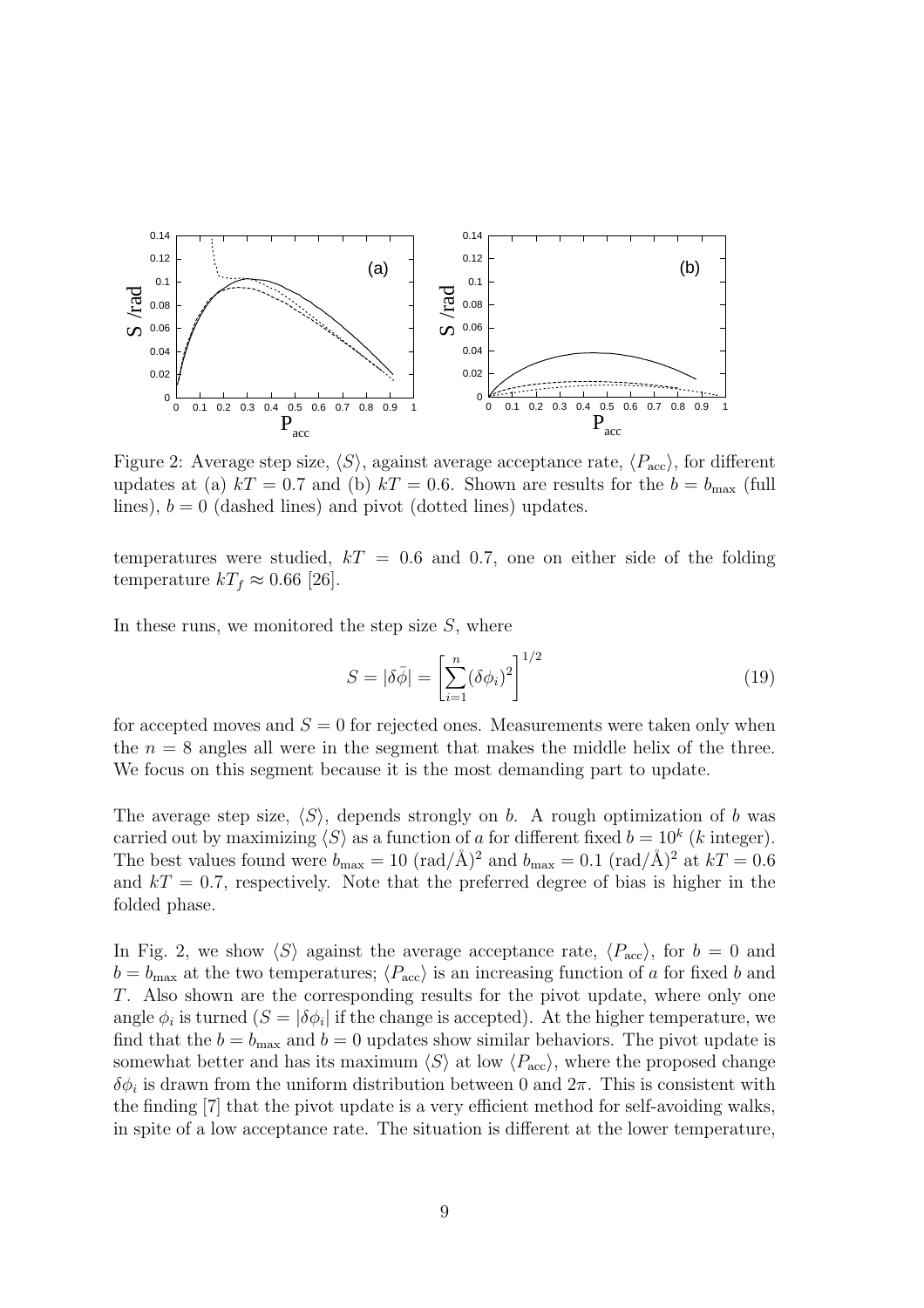

Figure 3: Distributions of  $\Delta^2$  (see Eq. 9) for the  $b = b_{\text{max}}$  (thick line) and  $b = 0$ (thin line) updates at  $kT = 0.6$ . The values used for the parameter a correspond to maximum  $\langle S \rangle$ .

which is much harder to simulate. Here, the  $b = b_{\text{max}}$  update is the best. The maximum  $\langle S \rangle$  is approximately three times higher for this method than for the other two. This shows that the biasing probability Eq. 12 is indeed useful in the folded phase.

The  $b = 0$  update can be compared with the moves used by Shimada *et al.* [30] in a recent all-atom study of kinetics and thermodynamics for the protein crambin with 46 amino acids. These authors updated sets of two, four or six backbone torsion angles, using independent Gaussian steps with a standard deviation of  $2°$ . Our  $b = 0$ update has maximum  $\langle S \rangle$  at  $a \approx 6400 \text{ (rad)}^{-2}$  for  $kT = 0.6$ , which corresponds to a standard deviation of 0.7°. This value is in line with that used by Shimada et al., since we turn eight angles.

How local is the method for  $b = b_{\text{max}}$ ? To get an idea of that, we calculated the distribution of  $\Delta^2$  (see Eq. 9) for accepted moves, for  $b = b_{\text{max}}$  and  $b = 0$  at  $kT = 0.6$ . As was previously the case, we restricted ourselves to angles in the middle helix. The two distributions are shown in Fig. 3 and we see that the one corresponding to  $b = b_{\text{max}}$  is sharply peaked near  $\Delta^2 = 0$ . This shows that the  $b = b_{\text{max}}$  update is much more local than the unbiased  $b = 0$  update, although the average step size,  $\langle S \rangle$ , is considerably larger for  $b = b_{\text{max}}$ .

So far, we have discussed static (one-step) properties of the updates. We also esti-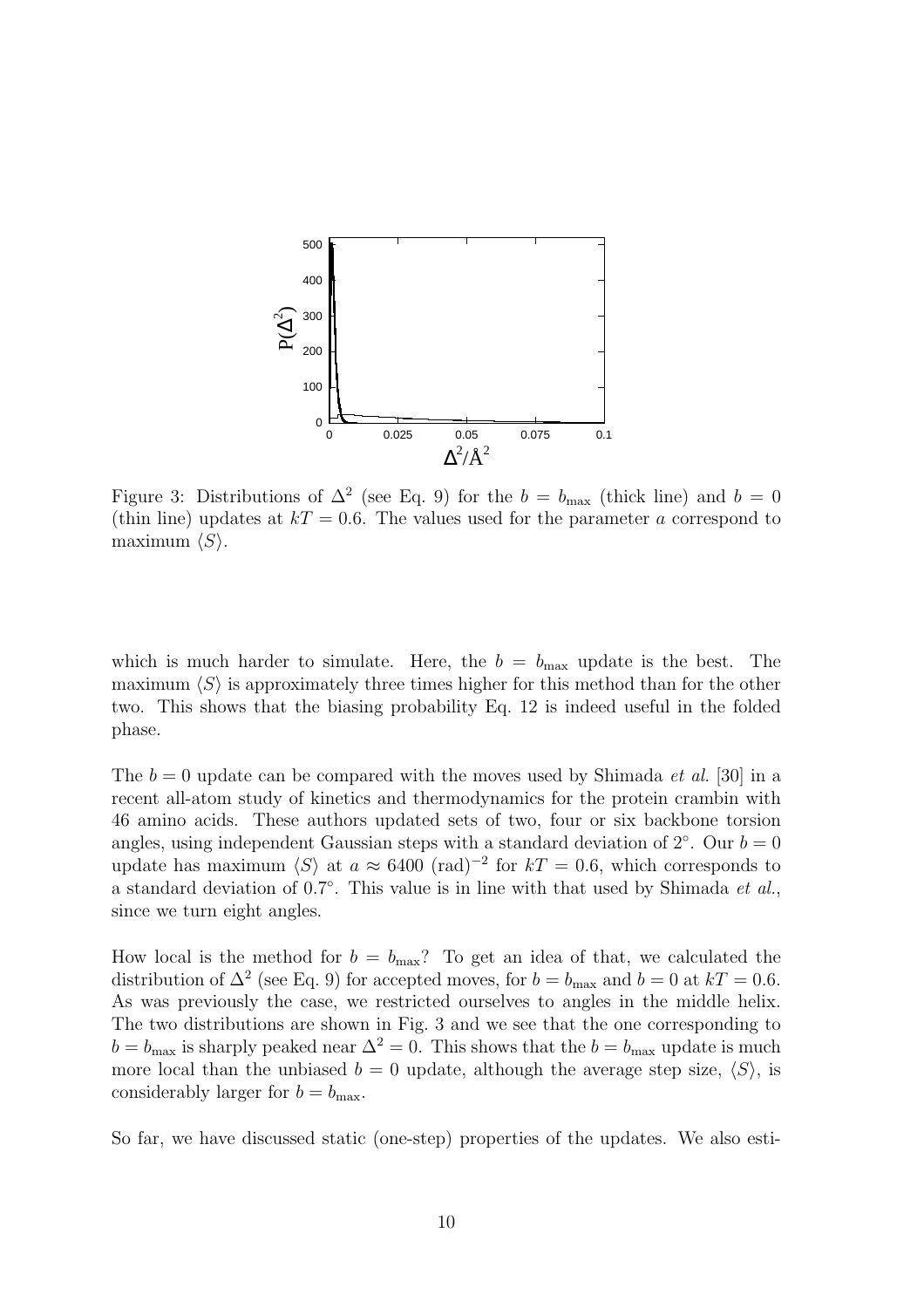

Figure 4: The autocorrelation function  $C(t)$  (see the text) at  $kT = 0.6$  for the  $b = b_{\text{max}}$  $(\Box)$ ,  $b = 0$  ( $\circ$ ) and pivot ( $\diamond$ ) updates. Step-size parameters correspond to maximum  $\langle S \rangle$ .

mated the dynamic autocorrelation function

$$
C_i(t) = \frac{\langle \cos \phi_i(t) \cos \phi_i(0) \rangle - \langle \cos \phi_i(0) \rangle^2}{\langle \cos^2 \phi_i(0) \rangle - \langle \cos \phi_i(0) \rangle^2}
$$
(20)

for different  $\phi_i$ . This measurement is statistically very difficult at low temperatures. However, the sixteen most central angles  $\phi_i$  in the sequence, all belonging to the middle helix, were found to be effectively frozen at  $kT = 0.6$ , and the time scale for the small fluctuations of these angles about their mean values was possible to estimate. In Fig. 4, we show the average  $C_i(t)$  for these sixteen angles, denoted by  $C(t)$ , against Monte Carlo time t, for the  $b = 0$ ,  $b = b_{\text{max}}$  and pivot updates. One time unit corresponds to one elementary move, accepted or rejected, at a random position along the chain. We see that  $C(t)$  decays most rapidly for the  $b = b_{\text{max}}$ update. So, the larger step size of this update does make the exploration of these degrees of freedom more efficient.

Let us finally comment on our choice to work with  $n = 8$  angles. This number can be easily altered and some calculations were done with  $n = 6$  and  $n = 7$ , too. For  $n = 6$ , the performance was worse, which is not unexpected because there are no soft modes available; there are not more variables than constraints. The results obtained for  $n = 7$  were, by contrast, comparable to or slightly better than the  $n = 8$  results.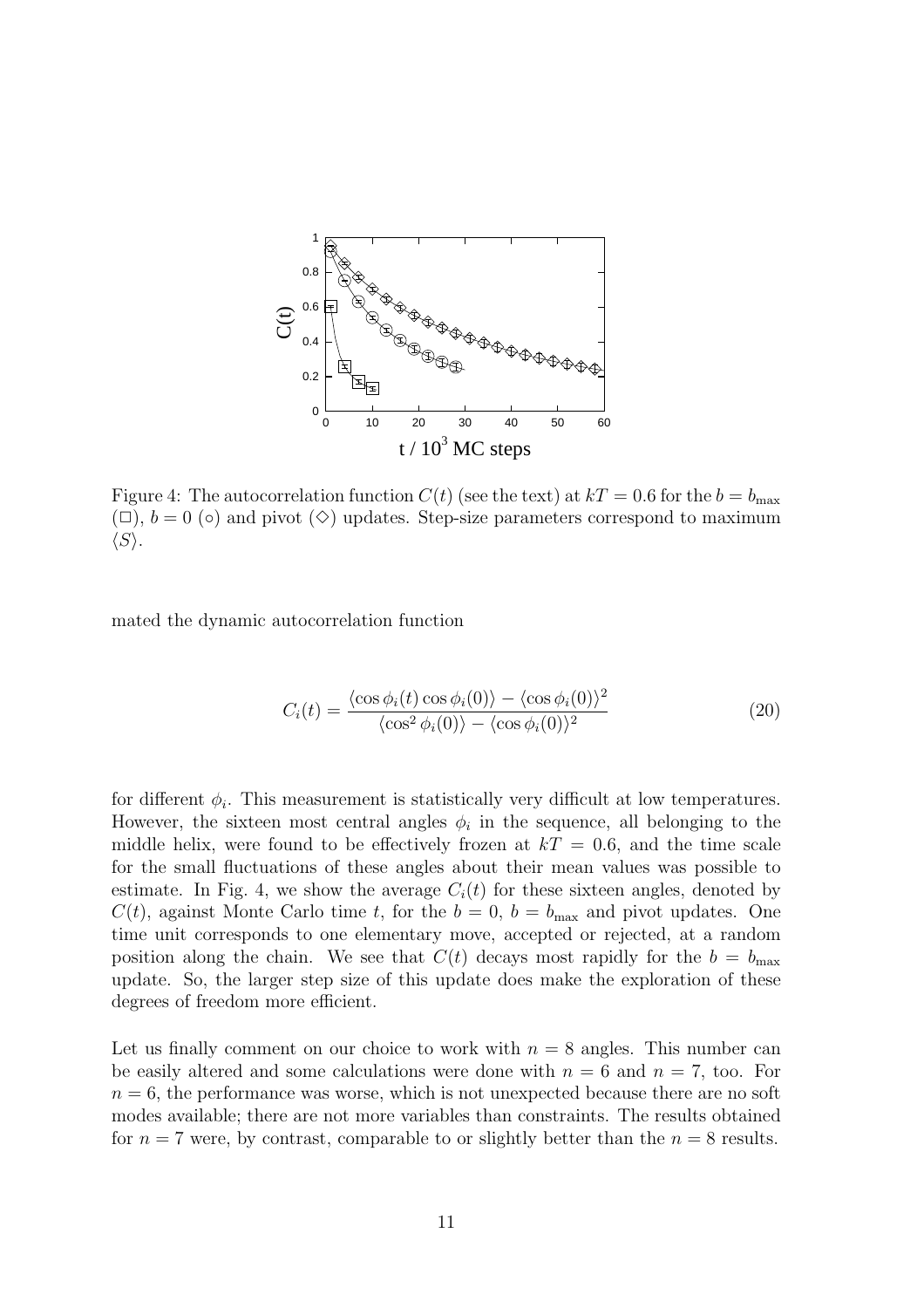# 5 Discussion

Straightforward Monte Carlo updates of torsional degrees of freedom tend to cause large changes in the global structure of the chains unless the step size is made very small, which is a problem in simulations of dense polymer systems. The strictly local concerted-rotation approach provides a solution to this problem but is rather complicated to implement. In this paper, we have discussed a method that may be less powerful but is much easier to implement, which suppresses rather than eliminates nonlocal deformations.

The method is flexible and not much harder to implement than simple unbiased updates. However, compared to such updates, it has two distinct advantages: the step size can be increased and the update becomes more local, as shown by our simulations of the three-helix-bundle protein in its folded phase.

Making the update more local is important in order to be able to increase the step size and thereby improve the efficiency. At the same time, it makes the dynamics more realistic; the proposed method is, in contrast to the other methods mentioned, tailored to avoid drastic deformations both locally and globally. Therefore, although this paper was focused on thermodynamic simulations, it should be noted that this method may be useful for kinetic studies, too.

# Acknowledgments

This work was supported in part by the Swedish Foundation for Strategic Research. G.F. acknowledges support from Università degli studi di Cagliari and the EU European Social Fund.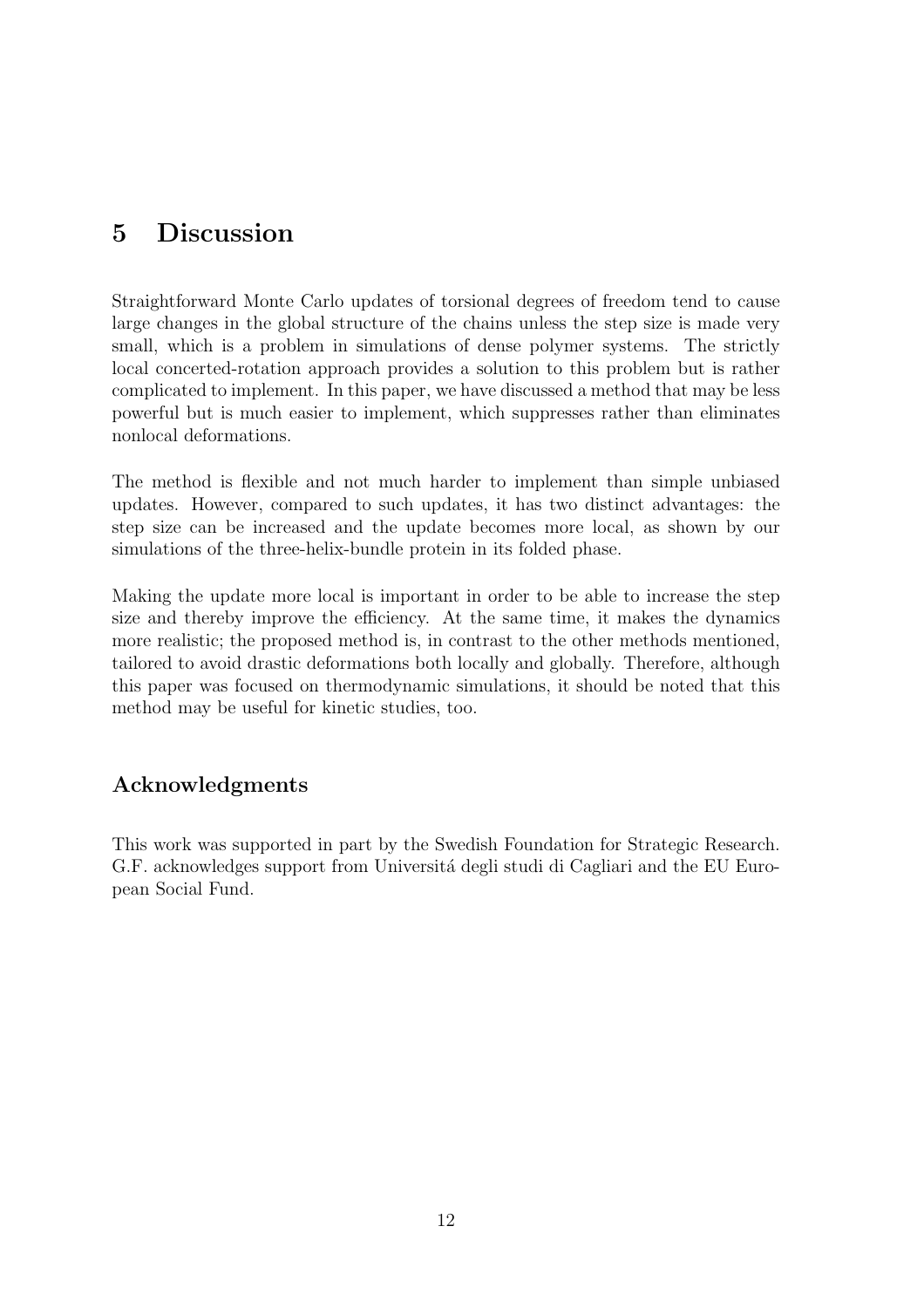# References

- [1] B.A. Berg and T. Neuhaus, Phys. Rev. Lett. 68, 9 (1992).
- [2] U.H.E. Hansmann and Y. Okamoto, J. Comput. Chem. 14, 1333 (1993).
- [3] A.P. Lyubartsev, A.A. Martsinovski, S.V. Shevkunov and P.V. Vorontsov-Velyaminov, J. Chem. Phys. 96, 1776 (1992).
- [4] E. Marinari and G. Parisi, *Europhys. Lett.* **19**, 451 (1992).
- [5] A. Irbäck and F. Potthast, *J. Chem. Phys.* **103**, 10298 (1995).
- [6] M. Lal, *Molec. Phys.* **17**, 57 (1969).
- [7] N. Madras and A.D. Sokal, *J. Stat. Phys.* **50**, 109 (1988).
- [8] F.A. Escobedo and J.J. de Pablo, J. Chem. Phys. 102, 2636 (1995).
- [9] D. Frenkel and B. Smit, Understanding Molecular Simulations, (Academic, New York, 1996).
- [10] M. Vendruscolo, J. Chem. Phys. 106, 2970 (1997).
- [11] C.D. Wick and J.I. Siepmann, *Macromolecules* **33**, 7207 (2000).
- [12] Z. Chen and F.A. Escobedo, *J. Chem. Phys.* **113**, 11382 (2000).
- [13] D. Frenkel, G.C.A.M. Mooij and B. Smit, J. Phys.: Condens. Matter 4, 3053 (1992).
- [14] J.J. de Pablo, M. Laso and U.W. Suter, J. Chem. Phys. 96, 6157 (1992).
- [15] N. Gō and H.A. Scheraga, *Macromolecules* **3**, 178 (1970).
- [16] L.R. Dodd, T.D. Boone and D.N. Theodorou, Molec. Phys. 78, 961 (1993).
- [17] D. Hoffmann and E.-W. Knapp, Eur. Biophys. J. 24, 387 (1996).
- [18] P.V.K. Pant and D.N. Theodorou, *Macromolecules* **28**, 7224 (1995).
- [19] V.G. Mavrantzas, T.D. Boone, E. Zervopoulou and D.N. Theodorou, Macromolecules 32, 5072 (1999).
- [20] E. Leonitidis, J.J. de Pablo, M. Laso and U.W. Suter, Adv. Polym. Sci. 116, 283 (1994).